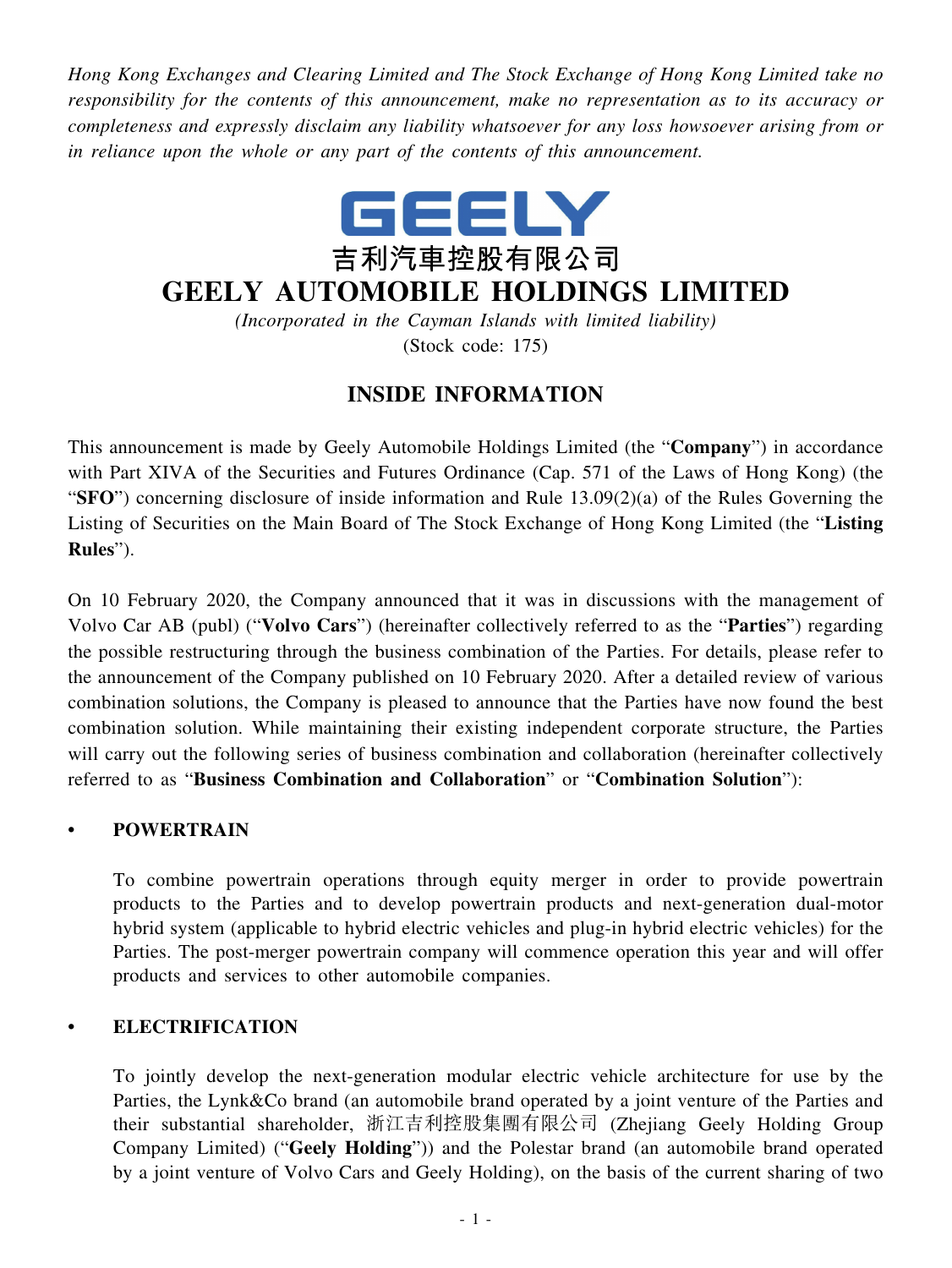modular electric vehicle architectures, namely Sustainable Experience Architecture (SEA) and Scalable Product Architecture 2 (SPA 2). Also, to share technologies on electrification (including battery packs and electric drive systems) and intelligent connectivity and carry out joint procurement to reduce costs.

### **• AUTONOMOUS DRIVING**

To jointly develop advanced autonomous driving solution under the lead of Zenseact AB, an autonomous driving software development company and a wholly-owned subsidiary of Volvo Cars.

### **• OPERATIONAL COLLABORATION**

The Lynk&Co brand was officially launched in Europe at the end of last year, and will gradually provide its service to global customers through overseas sales channels and after-sales network of Volvo Cars.

To progress the Combination Solution, the Parties will establish a new governance model to ensure the efficient and smooth implementation of various projects.

Both Parties believe that the above Business Combination and Collaboration is made based on their close collaboration and good synergies in the past 10 years, and is formulated based on the existing foundation in order to cope with tremendous changes in the global automobile industry. This best Combination Solution continues to explore the synergetic business areas of the Parties. While enjoying the advantages of a business combination, the Parties can continue to maintain their existing merits of effective decision-making, capitalize on familiar market segments and regional advantages, and protect the interests of their respective shareholders. Meanwhile, the above Combination Solution could eliminate the uncertainty that will bring to their respective shareholders and potential investors from equity merger of the Parties. In addition, the above Combination Solution will allow the Parties to achieve better sustainable development in their respective business areas, enabling the Parties to truly realize the maximum value of combination synergy and seek maximum return for the respective shareholders of the Parties.

The board of directors (including the independent non-executive directors) of the Company is of the view that, through the above Business Combination and Collaboration, the major potential competition between the Parties has been mitigated. The irrevocable undertaking given by Geely Holding to the Company in relation to the Geely Holding Acquisition on 27 March 2010 has now been fully reflected and fulfilled. For details of the definition of the Geely Holding Acquisition and the irrevocable undertaking, please refer to the announcement of the Company published on 29 March 2010.

Geely Holding and Volvo Cars are connected persons of the Company under the Listing Rules by virtue of the fact that Geely Holding is a substantial shareholder indirectly holding approximately 40.94% interests in the issued share capital of the Company and also that it is an associate of Mr. Li